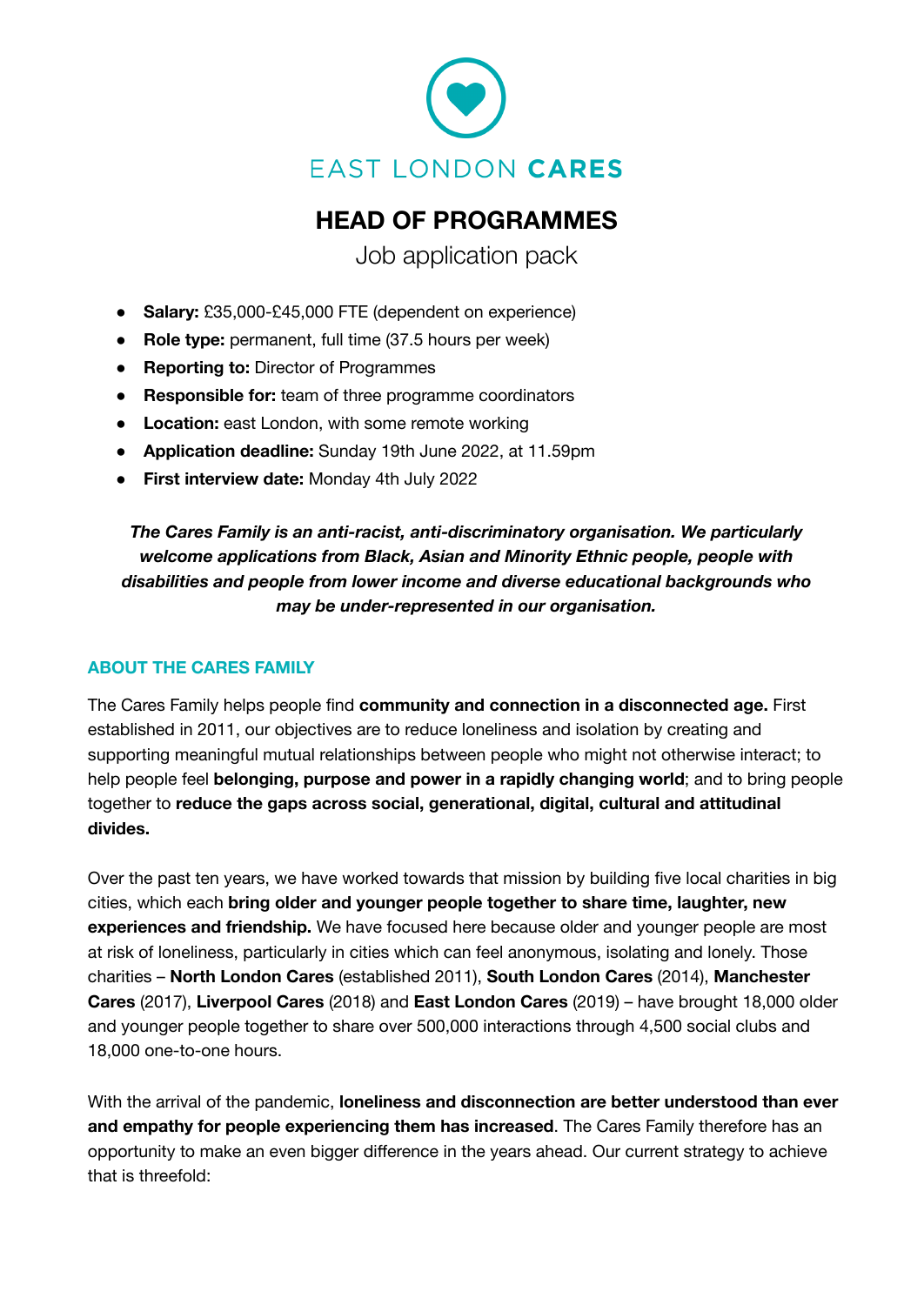- **Consolidate our operations** to ensure we make the biggest impact possible.
- **Go deeper with our existing local intergenerational communities** to make the biggest difference we can in people's lives.
- **Spur a national ripple effect across the UK** by sharing what we have learnt to help others to develop initiatives connecting their own communities in their own ways, and to help influence broader systemic, cultural and public behaviour change.

### **Our Values**

These values are an important part of what it means to work at The Cares Family. **They're for us as staff, but also for our partners, neighbours and volunteers**. We strive to be influenced by them in everything we do and to use them as guides for decision making. It's not just about what we do, **but how we do it.**

- **Kindness:** we are empathic, respectful and optimistic, putting people at the heart of everything we do.
- **Community:** we are rooted in place, representing the needs, stories and language of local people authentically, and are passionate about the power of collective agency to advance justice and togetherness.
- **Trust:** we are dedicated, responsive, reliable and accountable to people in their neighbourhoods as well as our valued partners.
- **Bravery:** we are ambitious for our neighbours and for our model, and aware of the power of openness and honesty in leadership.
- **Learning:** we constantly appraise and innovate in our work, developing the most relevant, creative and adaptable approaches.

## **ABOUT THIS ROLE**

**East London Cares is the youngest of The Cares Family charities** and after launching in October 2019, had only six months of face-to-face programmes before the pandemic and lockdown restrictions hit. Nonetheless, East London Cares has connected over 1000 older and younger neighbours in Hackney and Tower Hamlets, through our **core [programmes](https://eastlondoncares.org.uk/index.php/activities)**. **We're excited to now be looking for a Head of Programmes to lead this dynamic team.**

East London Cares' Head of Programmes is responsible for the day-to-day oversight and management of our programmes bringing older and younger people together in east London. Our core programmes are:

- **Social Clubs** group activities bringing older and younger neighbours together to share friendship and new experiences through dance parties, local history nights, new tech workshops and more.
- **Love Your Neighbour** one-to-one intergenerational friendships through which people share experiences, stories, support and time.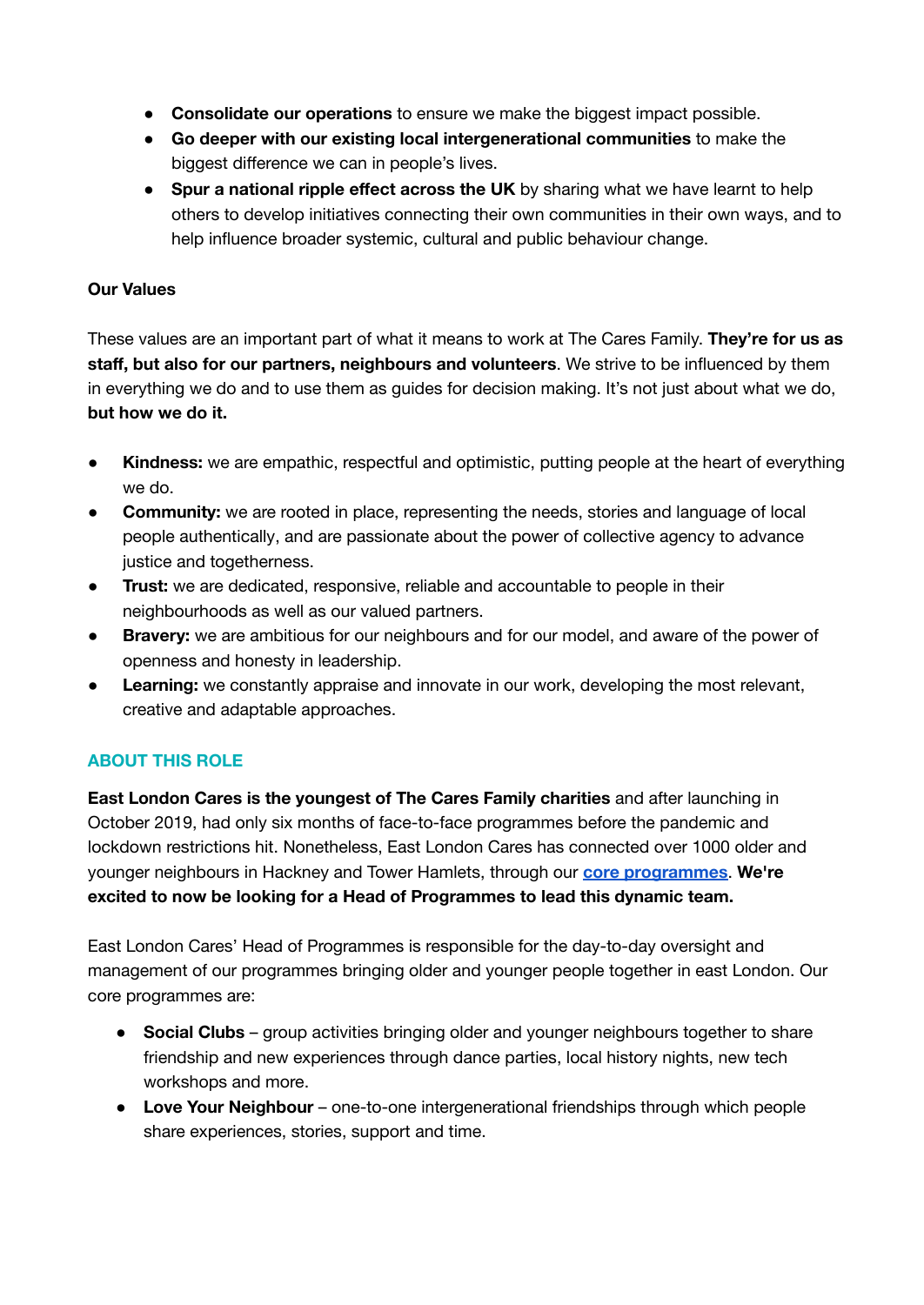● **Outreach** – proactive work that identifies people at risk of loneliness in our neighbourhoods and invites them into our communities, for example through door-knocking, stands in local chemists and supermarkets, and local partnerships.

Your role will be to **manage a team** of three programme coordinators (this could grow), and to **oversee the quality and coordination of their activities** in line with our goals and targets. You will also **drive efficiency, innovation and impact** in those programmes, and **ensure they remain ambitious, safe, welcoming and inclusive** in line with our mission and values. To do that, you will provide coaching and 121 support for your team, ensuring coordinators are accountable for their programme activities and processes. You will guide the strategic growth of East London Cares, regularly monitoring data and feedback to allow us to create ambitious and engaging activities. You will also play a key role as part of The Cares Family management team, regularly supporting and collaborating with Heads of Programmes from every branch to contribute to the organisation's strategic direction.

# **ABOUT YOU**

All of the above requires a broad set of skills which you might have developed while managing a team in other charities or organisations, or by leading community projects. To achieve your goals, you will be:

- **Passionate** about our mission, philosophy, values and programmes.
- **An excellent people-person,** who thrives on building community relationships and connections.
- **Someone who cares about high standards**, quality and delivering on KPIs.
- **Able to demonstrate consistency and emotional intelligence**, to ensure boundaries are held and wellbeing is prioritised throughout our work.
- **A strong, collaborative leader** with the ability to coach and challenge their team to grow in confidence, skill and experience.
- **Someone who is solutions focussed** and able to make informed decisions to instil confidence in your team and network.
- **A creative and innovative thinker,** who can motivate and inspire, and isn't afraid to try new things.
- **Organised in the face of pressure** and calm in a crisis, willing to draw on your team, peers and managers to solve problems effectively.
- **A confident team builder,** able to create an inclusive culture by ensuring everyone is heard, involved in decision making, supported and encouraged to contribute to the wider Cares Family.
- **Intentional about genuine inclusion,** who understands (and is motivated by) east London's diverse community and helps our neighbours to feel welcomed, valued and visible.
- **A confident communicator, both in-person and in-writing**, who understands the importance of storytelling (in various forms) to meet our mission.
- **Personally warm**, who can contribute to an encouraging and fun work culture!

We are really interested to hear how you think your experience can help you to succeed in this role, which might include:

● **Experience working in a growing and fast-moving organisation**, whether that be a small grassroots charity, a large corporate company or an independent start-up.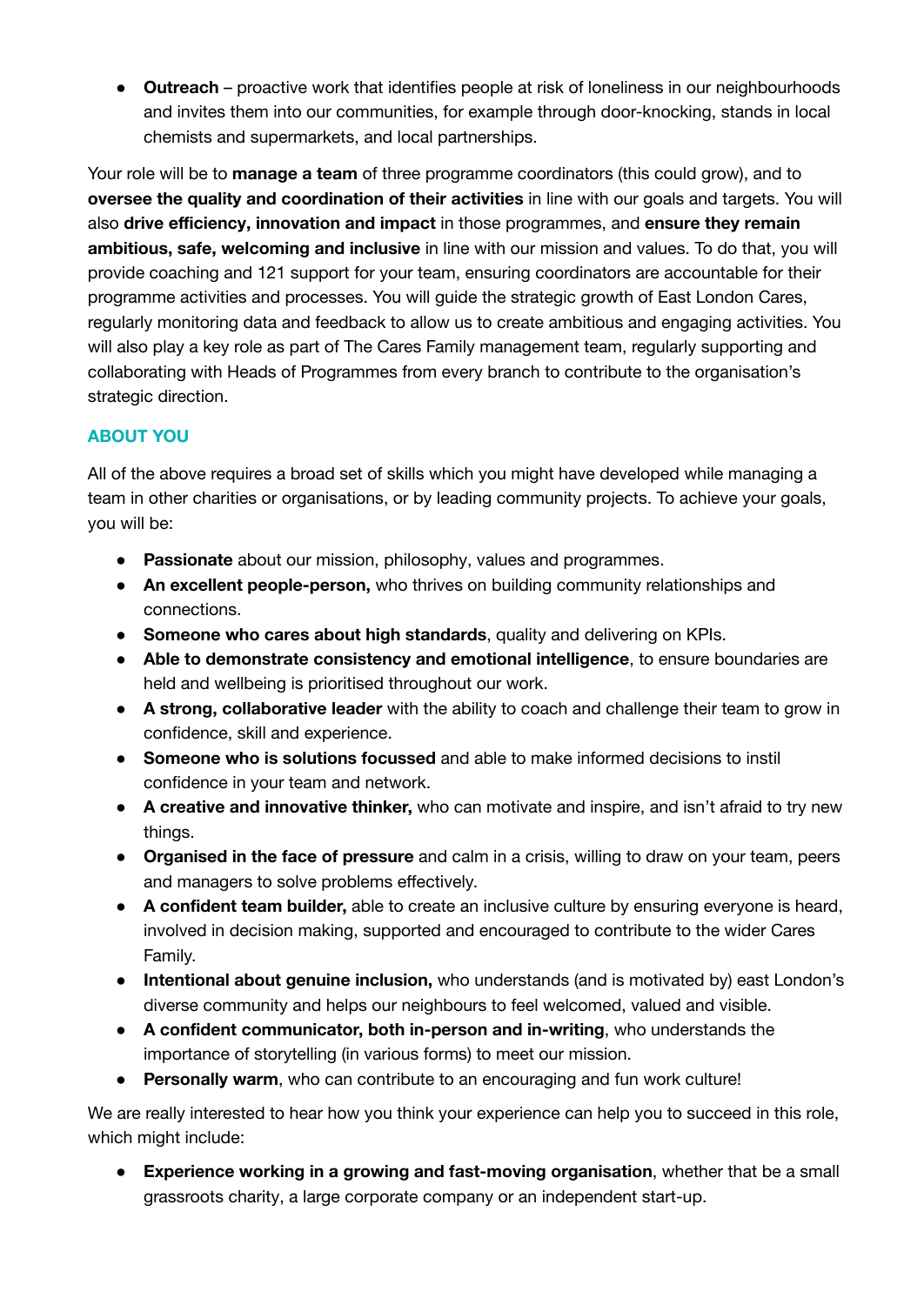- **Managing people,** coaching and supporting them to improve impact and develop their skills.
- **Experience in applying safeguarding policies** and have demonstrable knowledge of the complexities of working with vulnerable adults.
- **You have delivered funded programmes with clear output requirements** and understand the importance of delivering on contractual obligations.
- Experience of delivering community programmes and maintaining and developing **community partnerships**.

## **KEY RESPONSIBILITIES**

The list below is not exhaustive of all the functions of the Director of Programmes, but it describes much of what the role is accountable for:

- **Leadership of the East London Cares teams**, line managing programme coordinators (currently three), motivating and encouraging them to deliver excellent activities.
- **Strategic management and development of our programmes** continuing the charity's strategic growth and momentum.
- **Facilitating the growth** of the East London Cares network of older and younger neighbours.
- **Overseeing programme impact monitoring** and embedding a culture of learning, innovation and improvement.
- **Ensuring accurate and up-to-date records are maintained**, using that data to inform strategic reflection, decision making and resource allocation.
- **Acting as a role model for a culture of storytelling** through multiple forms of media, ensuring that stories of friendship and connection are regularly written, told and shared by you and the team.
- **Managing existing local community partnerships** with councils, businesses, referral partners and long-established community groups, as well as forging fruitful and strategic new ones.
- **Operational oversight to ensure a safe and efficient working environment,** taking the lead on any local incidents or complaints, as per our incident management procedure.
- Acting as **safeguarding lead for East London Cares**, ensuring our safeguarding policies and procedures are implemented to a high standard.
- **Representing East London Cares in The Cares Family's Senior Management Team** by providing updates, sharing ideas and contributing to the organisation's strategic direction.
- **Working occasional evenings and weekends** where required (with time off in lieu) to support programme events.
- You may also be expected to support **other projects** beyond your core role**, in line with your skills and experience**, that contribute to organisational objectives.

### In return we will offer you:

- 26 days' annual leave (22 days' regular leave, a day for your birthday and three days between December 25<sup>th</sup> and January 1<sup>st</sup> when The Cares Family is closed).
- Pension (3% employer contribution through the government's NEST scheme).
- A staff welfare programme including access to counselling.